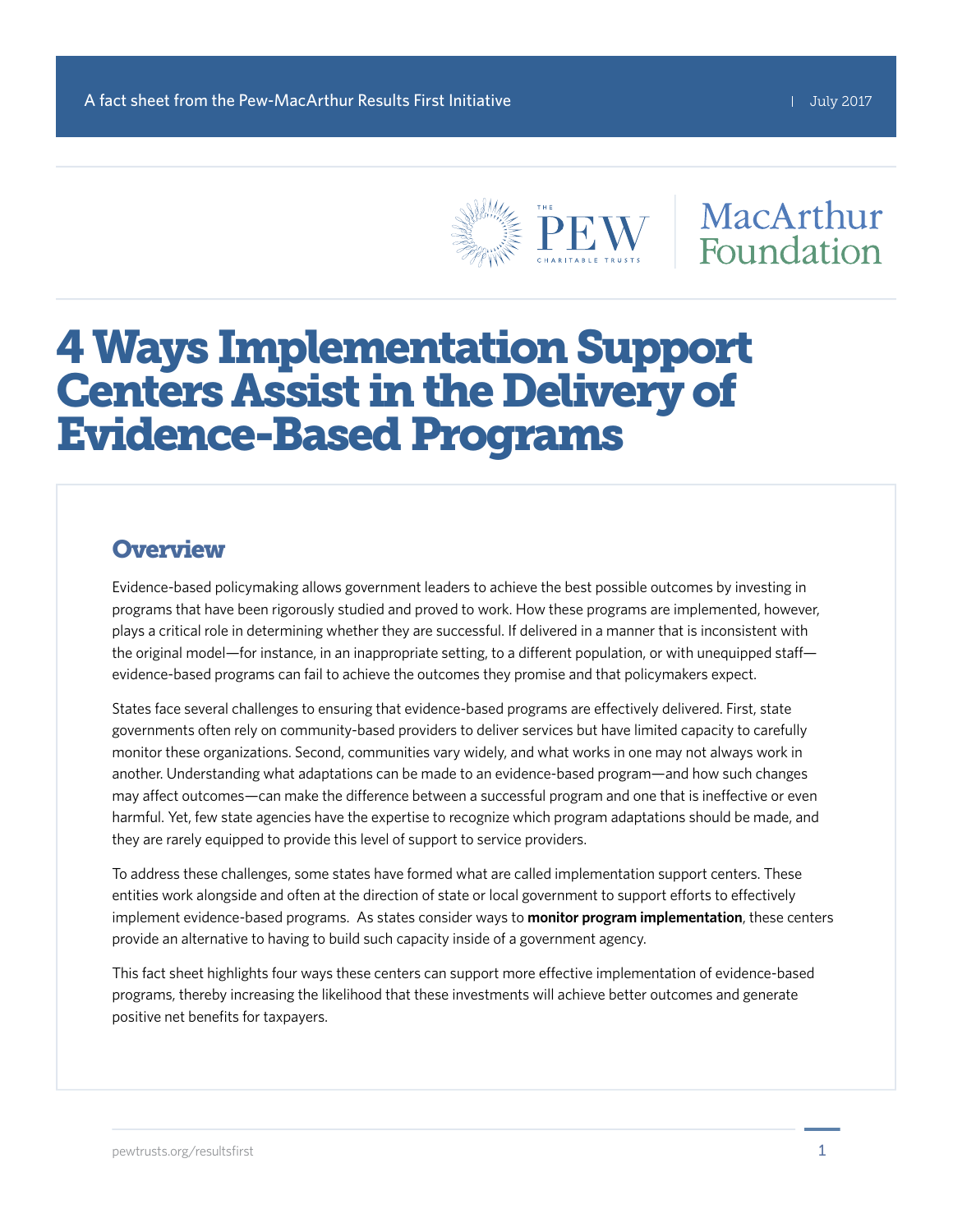#### 1. Provide training and technical assistance on how to deliver evidence-based programs.

Evidence-based policymaking relies on the assumption that staff who provide services to the public are trained to deliver those services according to a prescribed approach, also known as fidelity. Implementation support centers<sup>1</sup> can train staff on the delivery of evidence-based programs and practices or coordinate this training with program developers (organizations with expertise in delivering a particular intervention). Such training offers greater assurance to policymakers that funded evidence-based programs will achieve consistently positive results.

For example, since 1999, the **[Child Health and Development Institute \(CHDI\) of Connecticut](http://www.chdi.org/)** has supported the implementation of eight evidence-based mental health programs across the state.2 The institute, an independent nonprofit organization initially established with funding from the Children's Fund of Connecticut, helps disseminate evidence-based practices, provides ongoing coaching and supervision, and works with providers to use data to monitor and continuously improve their services. CHDI staff has worked with program developers to train more than 800 clinicians and staff in 35 community mental health centers to deliver Trauma-Focused Cognitive Behavioral Therapy, an evidence-based treatment for child victims of trauma.

"A lot of our work is as a convener, bringing together academic institutions, state agencies, community-based providers, family advocates, and others to bridge the research-to-practice gap," said Jason Lang, director of dissemination and implementation at the CHDI. "We help to develop practical solutions for implementing evidence-based programs in the real world."3

Implementation centers also bring challenges faced by service providers to the attention of government administrators and leadership and help to identify solutions. In Pennsylvania, the **[EPISCenter](http://www.episcenter.psu.edu/)**, which has supported more than 300 replications of evidence-based programs across the state over the past 10 years, regularly surveys community-based service providers to identify key implementation barriers and communicates these findings back to the government funding agency, the Pennsylvania Commission on Crime Delinquency (PCCD). This has resulted in policy and funding changes that have helped providers to improve service delivery and make better use of taxpayer dollars.

#### 2. Create tools and processes to strengthen implementation oversight by state agencies.

Governments operate many programs, including those that are evidence-based, that lack clear instructions that enable providers to implement them consistently. Similarly, many programs lack common outcome measures that would allow state agency leaders to monitor and compare their progress. Implementation support centers can help address these challenges by creating tools that make it easier to monitor implementation, measure common outcomes, and make sure that programs are on the right track to achieve results.

The EPISCenter has developed common indicators for measuring implementation fidelity and outcomes along with spreadsheet-based tools for reporting these data for 16 evidence-based programs.<sup>4</sup> The tools support providers in monitoring their own programs and allow the center and PCCD staff to monitor implementation remotely and address problems earlier. Staff from the EPISCenter use the tools to analyze the performance of individual providers, as well as to aggregate and report these data to key stakeholders in state government, including PCCD staff and leadership.

"We work to connect the needs of these different stakeholders," said Stephanie Bradley, director of EPISCenter. "This includes policymakers who want to invest in evidence-based programs but don't know the intricacies of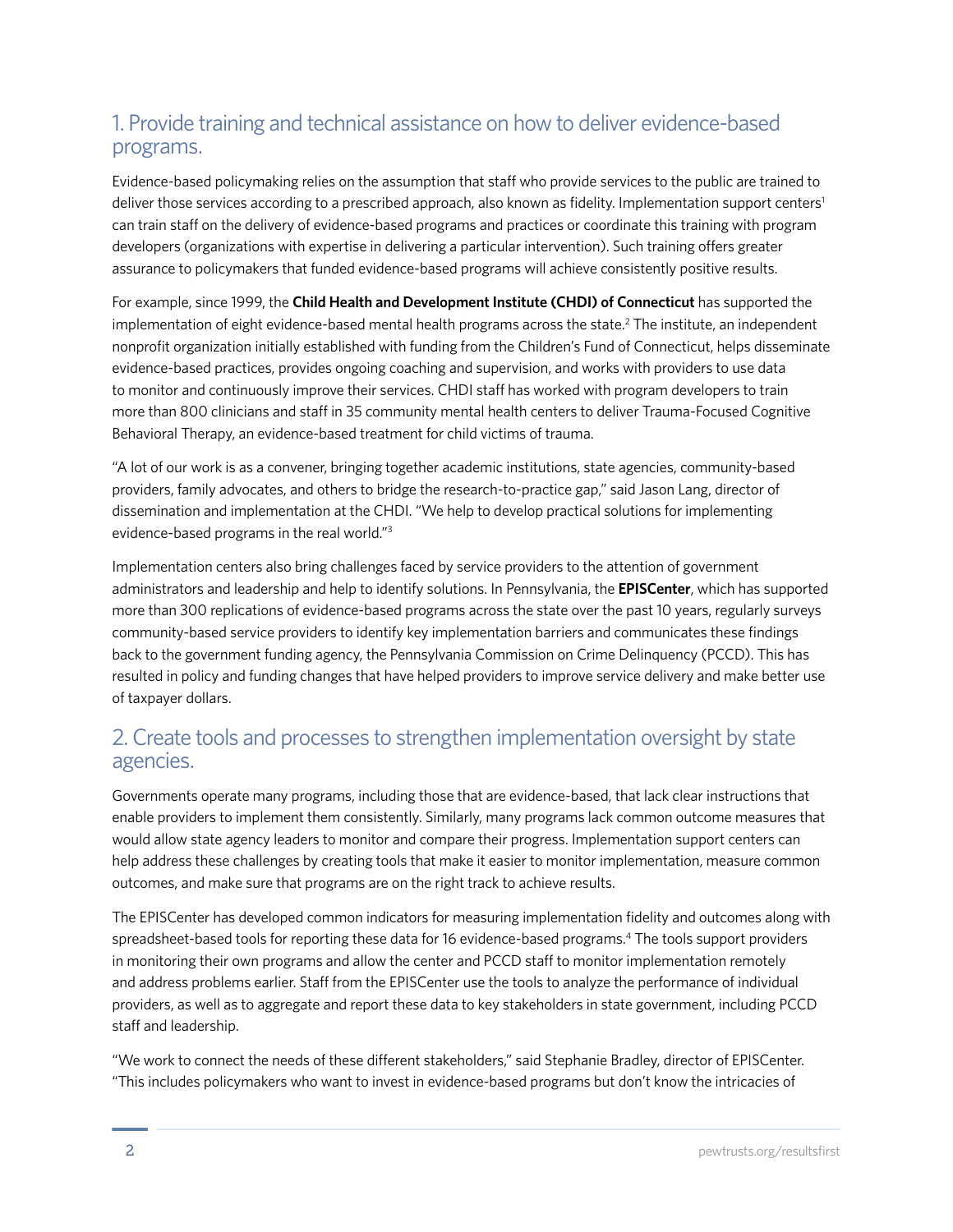implementing them, researchers and program developers who understand the science but are not involved in ongoing implementation and the challenges that arise, and staff in community-based organizations who are doing their best to deliver effective services but don't have the time to digest all of the research and have many administrative demands to meet."

#### 3. Help jurisdictions to identify needs and select appropriate evidence-based interventions.

Prior to implementing any evidence-based intervention, policymakers and providers must understand the needs of a particular jurisdiction and identify the programs that can best address these needs. Implementation support centers can help bolster these efforts by leading communities through a structured process that gathers data about target populations, the prevalence of key problems, and the risk factors that could be addressed through interventions. Doing this work upfront can help ensure that communities have the right mix of programs to meet their local needs and gives state and local officials confidence that they aren't funding ineffective or unnecessary programs.

For example, in 2014, the EPISCenter conducted a statewide gap analysis to determine whether additional evidence-based programs were needed to help prevent youth delinquency. These analyses led to the recommendation of nine new programs to address unmet, statewide needs, from which communities can choose to deliver services using their existing state funding. The center now supports implementation of 18 evidence-based interventions across the state, which has generated an estimated \$55.8 million return on investment, based on avoided long-term costs.<sup>5</sup>

#### 4. Build broad support across government for using evidence-based programs.

Effective implementation of programs is fundamental to evidence-based policymaking because it gives government leaders the confidence that their investments are likely to yield better results. Yet for evidence-based policymaking to gain traction and become sustainable requires extensive outreach and education to line staff, government agency leadership, policymakers, and community advocates. Implementation centers can play an important role in educating these stakeholders on the importance of using programs that research has shown to be effective in achieving positive outcomes, and the critical role that implementation plays in ensuring services are delivered correctly.

In Washington state, the **[Evidence-Based Practice Institute](https://depts.washington.edu/pbhjp/evidence-based-practice-institute/about-institute),** a university-based organization created by the state Legislature in 2008, was instrumental in leading a stakeholder engagement process to support the implementation of landmark legislation calling for significantly increasing the percentage of funding to evidence-based programs across three major youth-focused service sectors.<sup>6</sup> As part of a stakeholder engagement process, staff from the institute helped facilitate community outreach meetings with citizens, provider organizations, and agency leadership; lead an informal needs assessment to identify service gaps, particularly in communities of color that were underrepresented in the public comment process; and develop a communications and education strategy throughout the state, including a website.

### **Conclusion**

While state and local governments are increasingly investing in evidence-based programs, some struggle to implement them effectively. Some service providers and government agencies are still in the early stages of building their capacity to effectively deliver these programs and monitor their quality, which often requires additional staff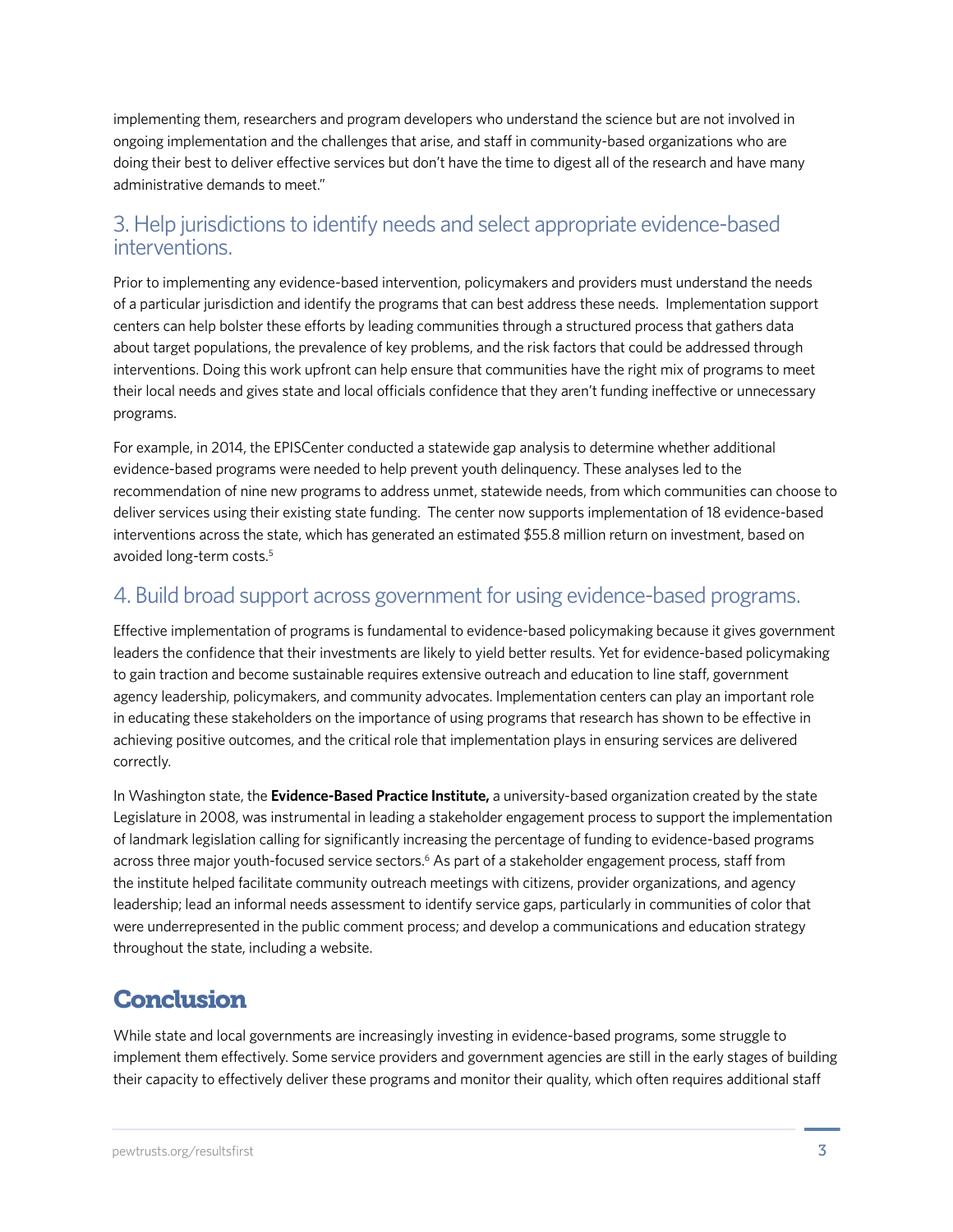training or certification requirements, and development of data systems. Implementation support centers have shown promise in eliminating barriers to effective program implementation and dissemination of evidence-based practices, helping to ensure that the benefits of investments in these programs are realized.

## About Results First

The Pew-MacArthur Results First Initiative, a project of The Pew Charitable Trusts and the John D. and Catherine T. MacArthur Foundation, works with states and counties to help them adopt and use a unique evidence-based policymaking approach and customized tools so decisionmakers can identify and fund programs that yield high returns on investment. Results First provides training and technical assistance to help its partner jurisdictions create an inventory of their currently funded programs across a variety of social policy areas; assess the level of evidence available on their programs' effectiveness; conduct cost-benefit analyses to compare programs' likely return on investment; and use evidence to inform their spending and policy decisions.

Results First does not currently provide direct technical assistance to its partner jurisdictions to support program implementation, but it does recognize the critical importance of these efforts to strengthen support for evidence-based policymaking. As such, Results First conducts research and shares promising practices and resources in related areas, including implementation oversight, outcome monitoring, and program evaluation.

#### Appendix: Implementation Support Centers in the United States\*

| <b>Name</b>                                                                                  | <b>State</b> | <b>Website</b>                                      |
|----------------------------------------------------------------------------------------------|--------------|-----------------------------------------------------|
| <b>Child Health and Development Institute of</b><br><b>Connecticut (CHDI)</b>                | Connecticut  | http://www.chdi.org/                                |
| <b>Evidence-Based Practices Implementation for</b><br><b>Capacity (EPIC) Resource Center</b> | Colorado     | https://www.colorado.gov/dcj/epic-resource-center   |
| Invest in Kids (IIK)                                                                         | Colorado     | http://iik.org/                                     |
| <b>Center for Effective Interventions (CEI)</b>                                              | Colorado     | http://www.du.edu/effectiveinterventions/index.html |
| The Georgia Center of Excellence in Child<br>and Adolescent Behavioral Health (COE)          | Georgia      | http://ghpc.gsu.edu/coe/                            |

*Continued on the next page*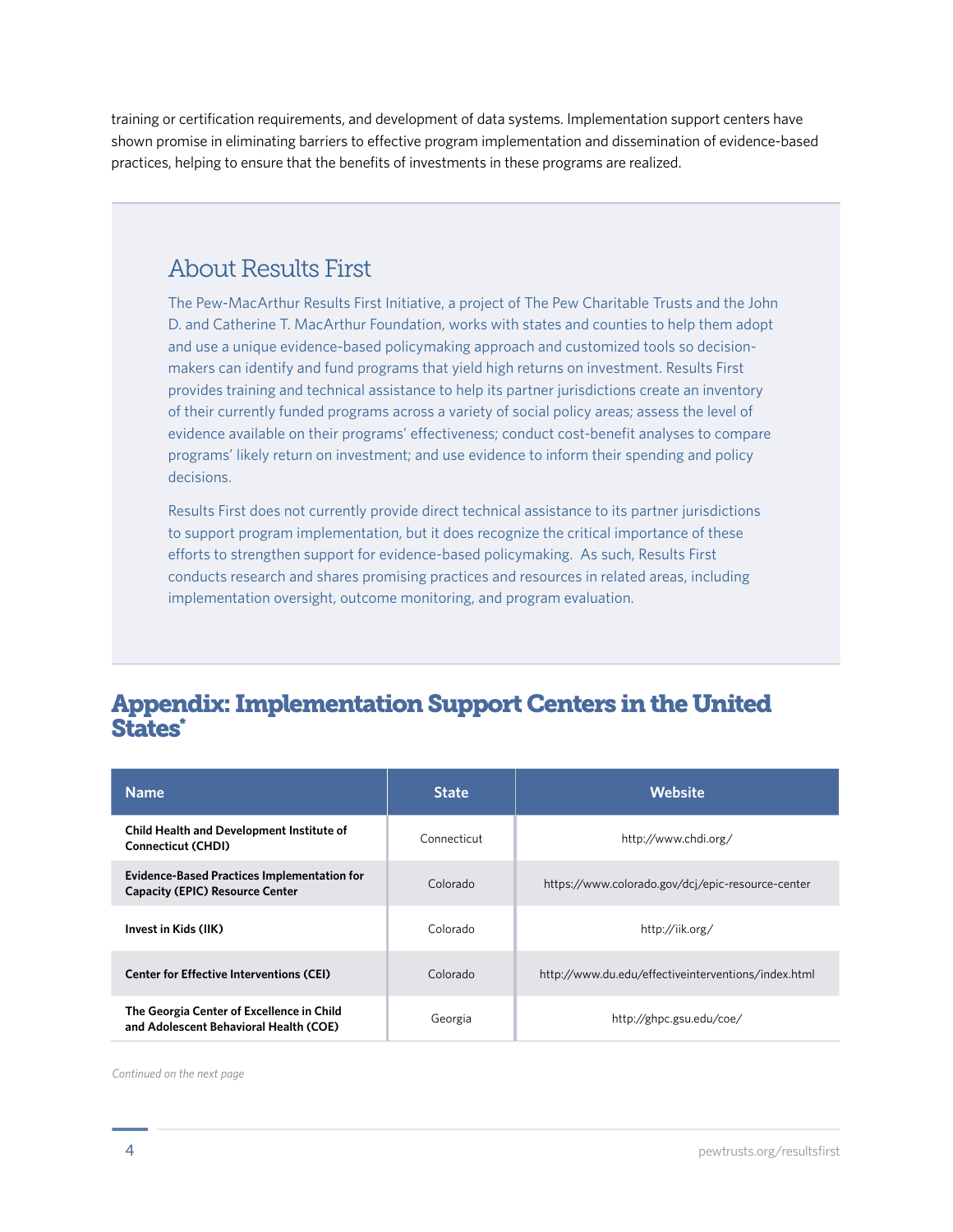| <b>Name</b>                                                                                                               | <b>State</b>                           | Website                                                                                                          |
|---------------------------------------------------------------------------------------------------------------------------|----------------------------------------|------------------------------------------------------------------------------------------------------------------|
| The Institute for Innovation and<br>Implementation                                                                        | National<br>(Maryland)                 | https://theinstitute.umaryland.edu/                                                                              |
| <b>National Implementation Research Network</b><br>(NIRN)                                                                 | National<br>(North Carolina)           | http://nirn.fpg.unc.edu/                                                                                         |
| <b>National Child Traumatic Stress Network</b><br>(NCTSN)                                                                 | National (UCLA<br>and Duke University) | http://www.nctsn.org/about-us/national-center                                                                    |
| Juvenile Justice Institute (JJI)                                                                                          | Nebraska                               | https://www.unomaha.edu/college-of-public-affairs-and-<br>community-service/juvenile-justice-institute/index.php |
| The Center for Implementation-Dissemination<br>of Evidence-Based Practices Among States<br>(IDEAS Center)                 | New York                               | https://www.ideas4kidsmentalhealth.org/                                                                          |
| The Center for Practice Innovations (CPI)                                                                                 | New York                               | http://practiceinnovations.org/                                                                                  |
| The Center for Innovative Practices (CIP)<br>at the Begun Center for Violence Prevention<br><b>Research and Education</b> | Ohio                                   | http://begun.case.edu/cip/                                                                                       |
| <b>Evidence-based Prevention and Intervention</b><br><b>Support Center (EPISCenter)</b>                                   | Pennsylvania                           | http://www.episcenter.psu.edu/                                                                                   |
| Youth and Family Training Institute                                                                                       | Pennsylvania                           | http://www.yftipa.org/                                                                                           |
| Texas Institute for Excellence in Mental Health                                                                           | Texas                                  | http://sites.utexas.edu/mental-health-institute/                                                                 |
| <b>Evidence-Based Practice Institute (EBPI)</b>                                                                           | Washington                             | https://depts.washington.edu/pbhjp/evidence-based-<br>practice-institute/about-institute                         |

#### Note:

\* This table is a list of the implementation support centers that Results First researchers were able to identify in the United States that work in human services, such as child welfare, juvenile justice, behavioral health—including substance abuse and mental health—and general prevention. However, other implementation centers may exist that are not on this list that we were not able to identify.

© 2017 The Pew Charitable Trusts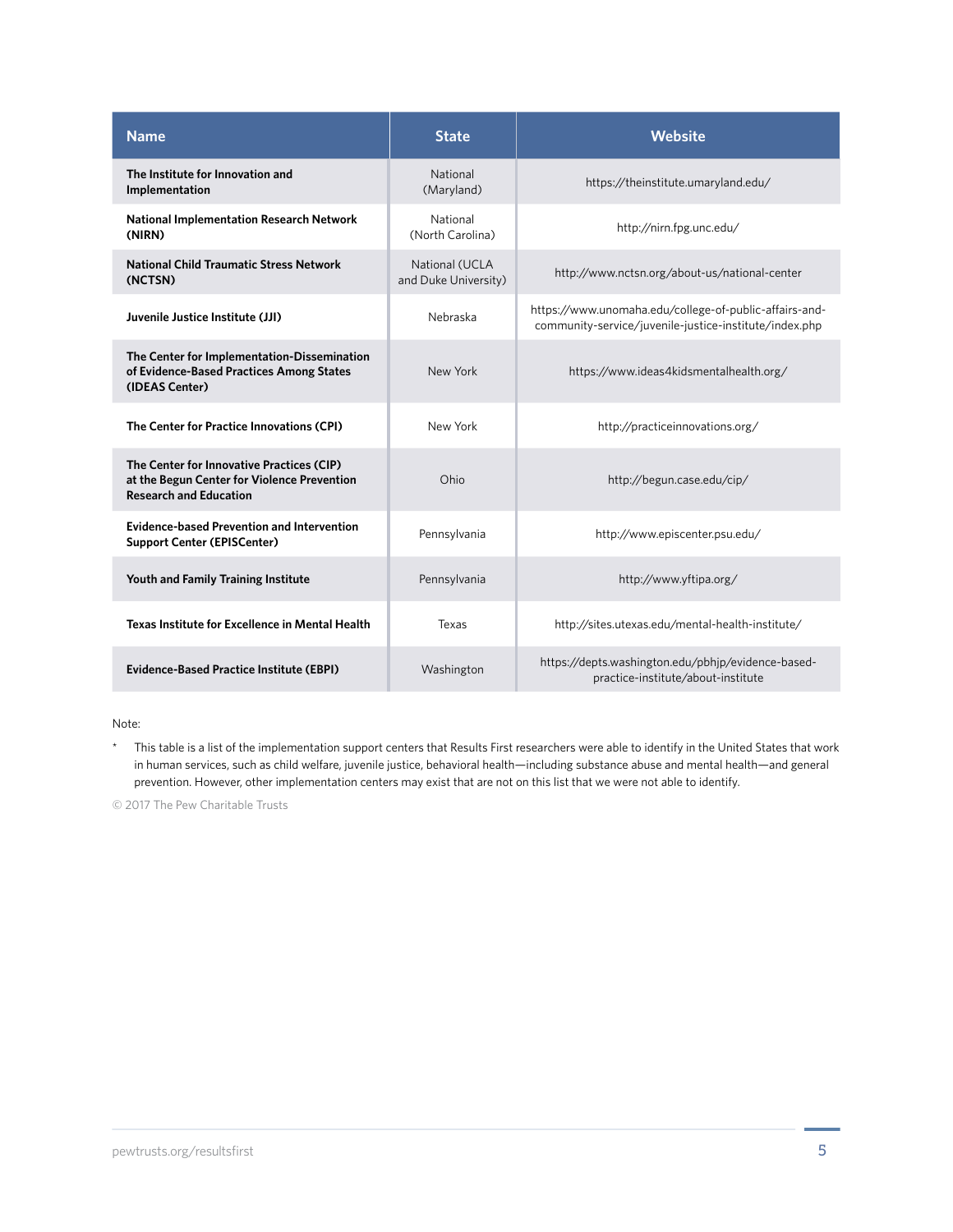## Endnotes

- 1 To date, only two reports have defined what an implementation center is: Mettrick, J., Harburger, D.S., Kanary, P.J., Lieman, R.B., and Zabel, M., "Building Cross-System Implementation Centers," The Institute for Innovation and Implementation (2015): 3, [https://](https://theinstitute.umaryland.edu/newsletter/articles/bcsic.pdf) [theinstitute.umaryland.edu/newsletter/articles/bcsic.pdf;](https://theinstitute.umaryland.edu/newsletter/articles/bcsic.pdf) and Robert P. Franks and Christopher T. Bory, "Who Supports the Successful Implementation and Sustainability of Evidence-Based Practices? Defining and Understanding the Role of Intermediary and Purveyor Organizations," *New Direction for Child and Adolescent Development* 149 (2015): 41–56, http://dx.doi.org/10.1002/cad.20112. Both of these reports informed the contents of this brief and how we define implementation centers.
- 2 For more information, see the Child Health and Development Institute of Connecticut's website: [http://www.chdi.org/about/history/.](http://www.chdi.org/about/history/)
- 3 Jason Lang (director, Child Health and Development Institute of Connecticut), interview by the Pew-MacArthur Results First Initiative, April 19, 2016.
- 4 Stephanie Bradley (director, EPISCenter), interview by the Pew-MacArthur Results First Initiative, May 13, 2016.
- 5 EPISCenter, "2014 Annual Report" (2014), [http://www.episcenter.psu.edu/sites/default/files/outreach/EPISCenter-Annual-Report-2014.](http://www.episcenter.psu.edu/sites/default/files/outreach/EPISCenter-Annual-Report-2014.pdf) [pdf.](http://www.episcenter.psu.edu/sites/default/files/outreach/EPISCenter-Annual-Report-2014.pdf)
- 6 Gabrielle D'Angelo et al., "Community Engagement Strategies for Implementation of a Policy Supporting. Evidence-Based Practices: A Case Study of Washington State," *Administration and Policy in Mental Health and Mental Health Services Research* (2015): 1–10, [https://link.](https://link.springer.com/article/10.1007/s10488-015-0664-7) [springer.com/article/10.1007/s10488-015-0664-7.](https://link.springer.com/article/10.1007/s10488-015-0664-7)